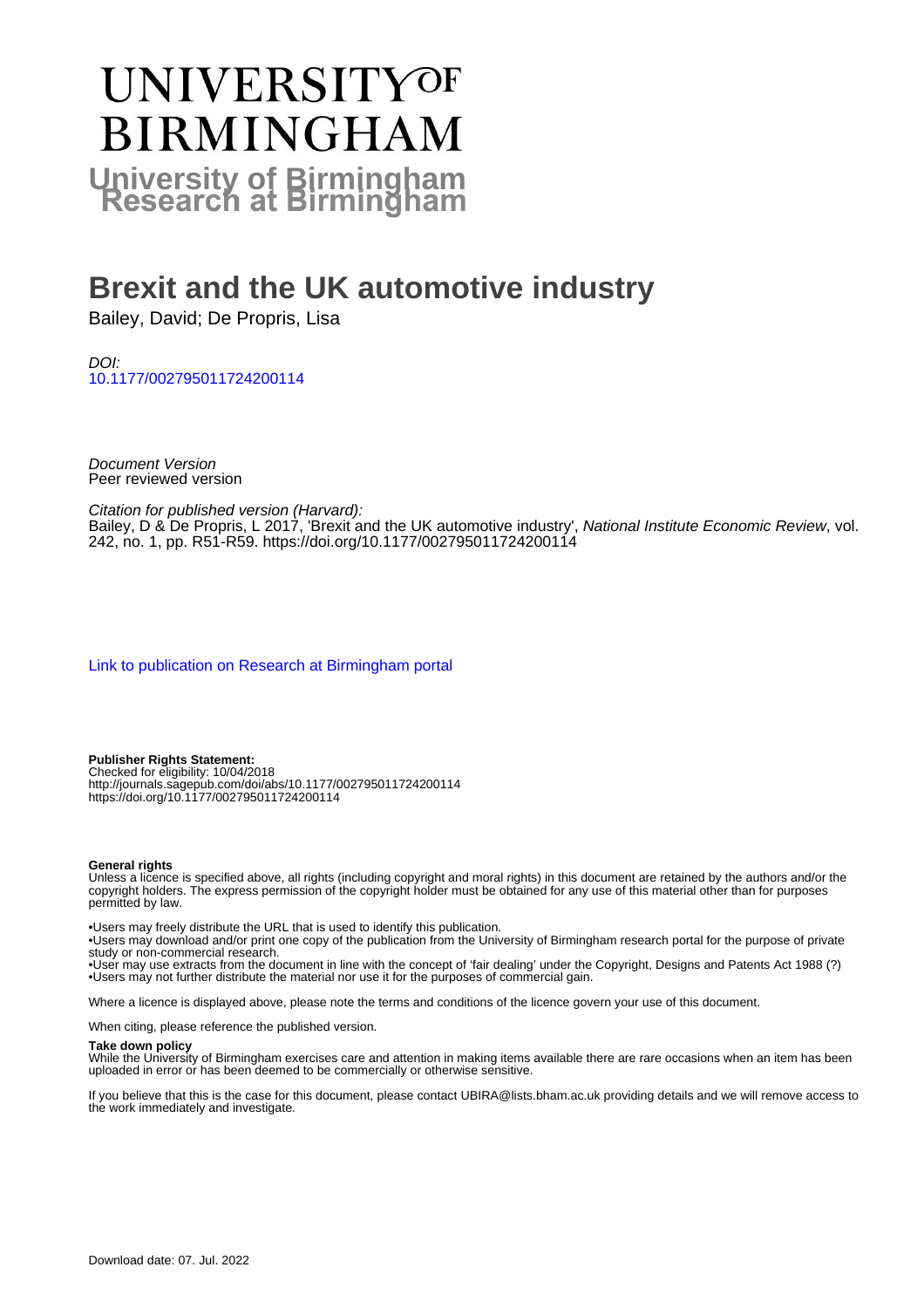# **Brexit, Automotive and Industrial Policy? 1**

## **David Bailey\* and Lisa De Propris\*\*** *\*Aston Business School and \*\*Birmingham Business School*

#### **Abstract:**

The UK's automotive industry has been one of the 'star performers' of the UK economy in recent years – unlike most other manufacturing sectors. Output has increased by 60% since 2010 and there has been over £8bn worth of investment in the industry in the last four years. The industry supports some 800,000 jobs in the UK. The industry is seen as having benefitted from EU membership. So what doest Brexit mean for the UK automotive sector, and in turn for industrial policy in the UK? This paper considers short run impacts, before turning to the impact of uncertainty on foreign direct investment inflows and then the nature of a possible trading relationship. Some concluding thoughts highlight the need for a renewed industrial policy to support UK auto and manufacturing.

#### **Introduction**

1

The upturn in the UK automotive industry in recent years has seen output increasing by over 0% since 2010, with over £8bn worth of investment in the industry in the last five years (SMMT, 2016). The industry supports some 800,000 jobs in total in the UK. This upturn has benefitted regions, such as the West Midlands which have struggled with deindustrialisation, plant closures and the legacy of the global financial crisis (Bailey and Berkeley, 2014; Bailey et al 2015; Bailey and de Ruyter, 2015). There are many reasons for this recent automotive industry success – the skills base, cooperative working between unions and management, links with universities, a supportive industrial policy and so on. But it should also be noted that

 $1$  Acknowledgement: The writing of this paper has been supported by the EU Horizon 2020 project *MAKERS - Smart Manufacturing for EU Growth and Prosperity*, a project funded by the Horizon 2020 Research and Innovation Staff Exchange Programme, under the Marie Sklodowska-Curie Actions, grant agreement number 691192. It builds on and updates Bailey and De Propris (2017).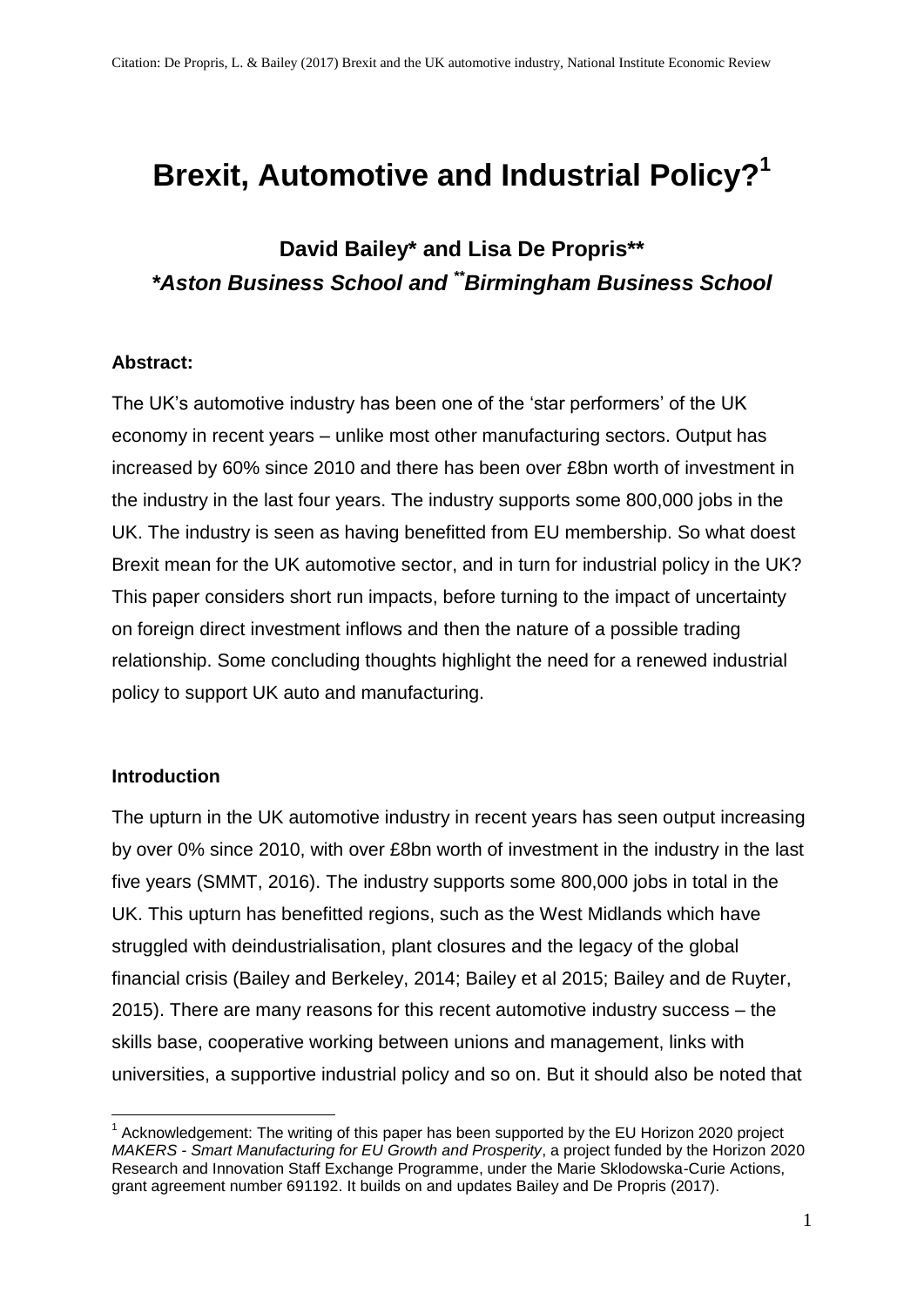a key factor for the success has also been access to the EU Single Market. Indeed, the industry is seen as having benefitted from EU membership, and not only in accessing the single market, but also through the EU cutting trade deals with the rest of the world, in the UK influencing EU regulations, and in accessing skilled workers and European research funding and networks (KPMG, 2014). So what might Britain's departure for the EU mean for the UK automotive sector (hereafter 'UK auto'), and in turn for industrial policy in the UK?

This paper considers short run impacts, before turning to the effect of uncertainty on foreign direct investment (FDI) inflows, firm specific impacts, the nature of a possible trading relationship, and the need for a renewed industrial policy to support UK auto and manufacturing.

## **Short-run Market and Production Impacts**

A starting point in understanding the impact of the Brexit vote on the UK auto industry is to consider its impact on the wider UK economy, both in terms of economic growth and the value of sterling. For example, a possible slowdown in economic growth is likely to impact on car sales in the UK, so at best car sales are likely to grow more slowly than otherwise and at worst may fall. For example, PA Consulting forecast a possible fall in UK car sales in the 5% - 10% range (PA Consulting, 2016) post Brexit referendum, while the consultancy firm LMC revised down its base forecast for the UK's light vehicle market by 15% to 2.55m units for 2018 (versus 3m units in 2015) - a reduction in forecast market volume of over 400,000 units for 2018 (LMC, 2016).  $2^2$  However, this negative outlook for the auto market was offset to some extent by the Bank of England's loosening of monetary policy immediately after the referendum (including cuts in interest rates and more quantitative easing), which helped to reduce financing rates on new cars. The Bank is now signalling that rates may rise.

With regards to the currency, the value of sterling fell significantly in the aftermath of the Brexit vote (notwithstanding the recovery in Sterling's value in September 2017). For UK based auto assemblers, this depreciation should boost exports. In response to this, firms have a choice between increasing output and increasing prices to raise

<sup>&</sup>lt;u>.</u>  $2$  In August 2016 GM was the first European producer to announce that it was cutting production in Europe in anticipation of a slowdown of UK car sales. Ford also cut third quarter European output by over 80,000 units in the wake of the Brexit decision.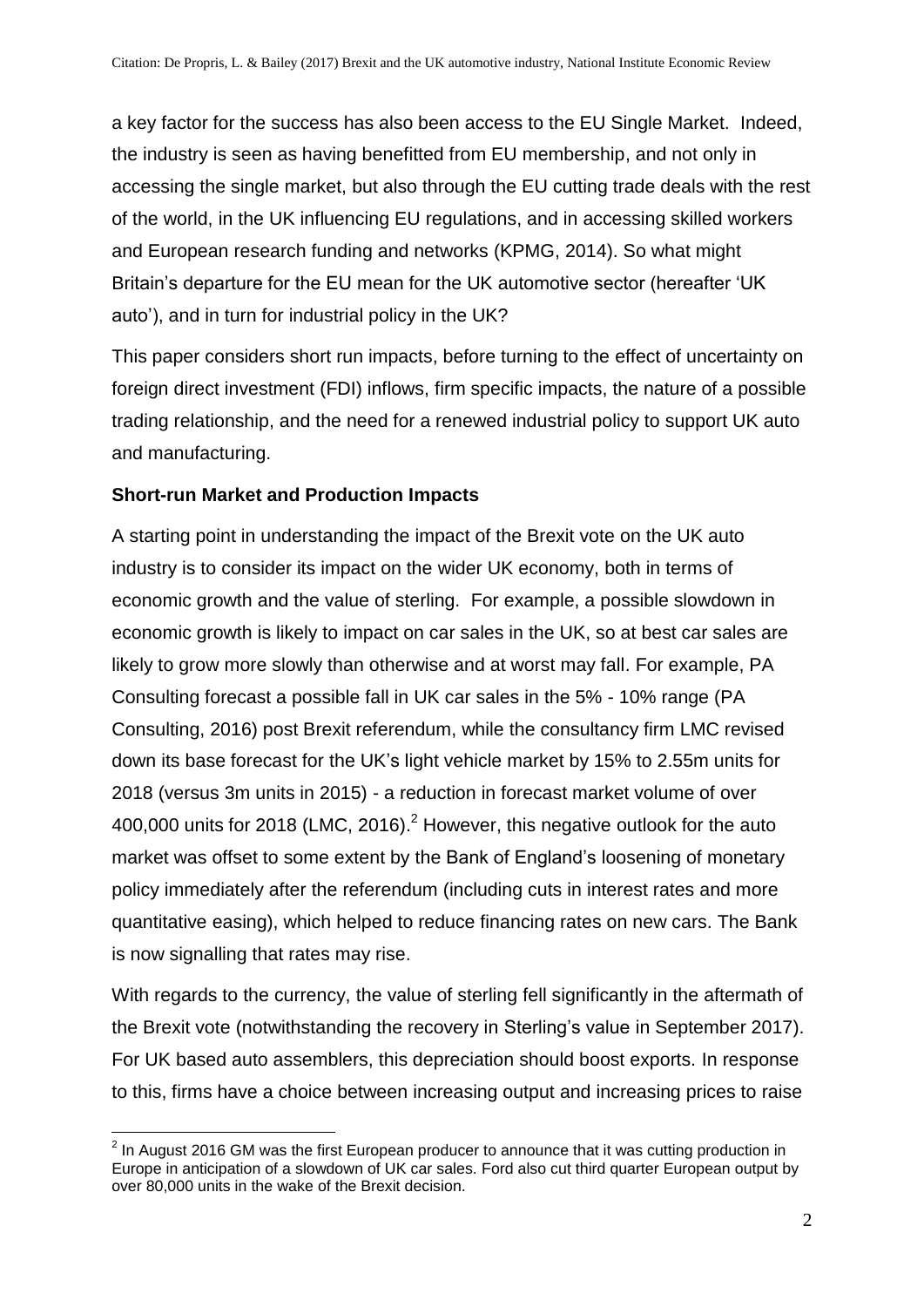margins.<sup>3</sup> Nevertheless, this should help boost UK auto output in the short term to over 1.8m units. $4$  So the immediate likely impact on UK auto would seem to be 'output up but domestic sales down'.

At the same time, however, imported cars and components will become more expensive for the consumer and industry alike. On average, only around 40% of the components that comprise a UK assembled car are sourced locally, as against 60% in Germany (SMMT, 2016), given the nature of fragmented supply chains in UK automotive (Bailey and De Propris, 2014). By late 2016 the exchange rate depreciation was already feeding through into inflation, especially in relation to imported components and factory input prices. <sup>5</sup> Such forces will impact on different firms in different ways. Jaguar Land Rover, for example, source a higher proportion of components in the UK and also have higher margins to play with than, say, General Motors through its Vauxhall brand. Both firms have worked hard in recent years to raise their levels of UK sourcing. That could become an imperative if sterling settles down at a lower exchange rate and imported components become too costly.

Those auto brands that do not assemble in the UK and only import cars have been negatively by the fall in sterling over the last year as their cars have become more expensive here (or their margins are squeezed). So in terms of the auto market in the UK, the 'bottom line' is that cars (whether imported or made in the UK) are likely to become more expensive; this can be seen in prices edging over since late 2016 notwithstanding recent discount and 'scrappage' schemes as the Uk auto market has softened.<sup>6</sup> Furthermore, as noted, a slowdown in economic growth is also likely, which will impact on car sales.

#### **Uncertainty and FDI**

There are a number of ways in which Brexit could impact on FDI flows to the UK – whether from the EU or beyond (Dhingra et al, 2016; Driffield and Karoglou, 2016; Bailey et al, 2017). Firstly, as in other manufacturing sectors, auto production is

<sup>1</sup>  $3$  ONS data seems to suggest the latter more broadly (The Guardian, 15/09/2017).

<sup>4</sup> As noted, a weak UK currency (sterling) might offer an export advantage, if it persists over time, but in low-margin manufacturing such as mass market auto, currency fluctuations may be seen as a negative strategic factor for investors (LMC, 2016b).

<sup>&</sup>lt;sup>5</sup> The Office for National Statistics stated in August 2016 that input prices rose 4.3% in July 2016, the first annual increase since September 2013 (Financial Times, 16/08/2016).

 $6$  Dhingra et al (2016) suggest that UK car prices could rise by 2.5% after Brexit.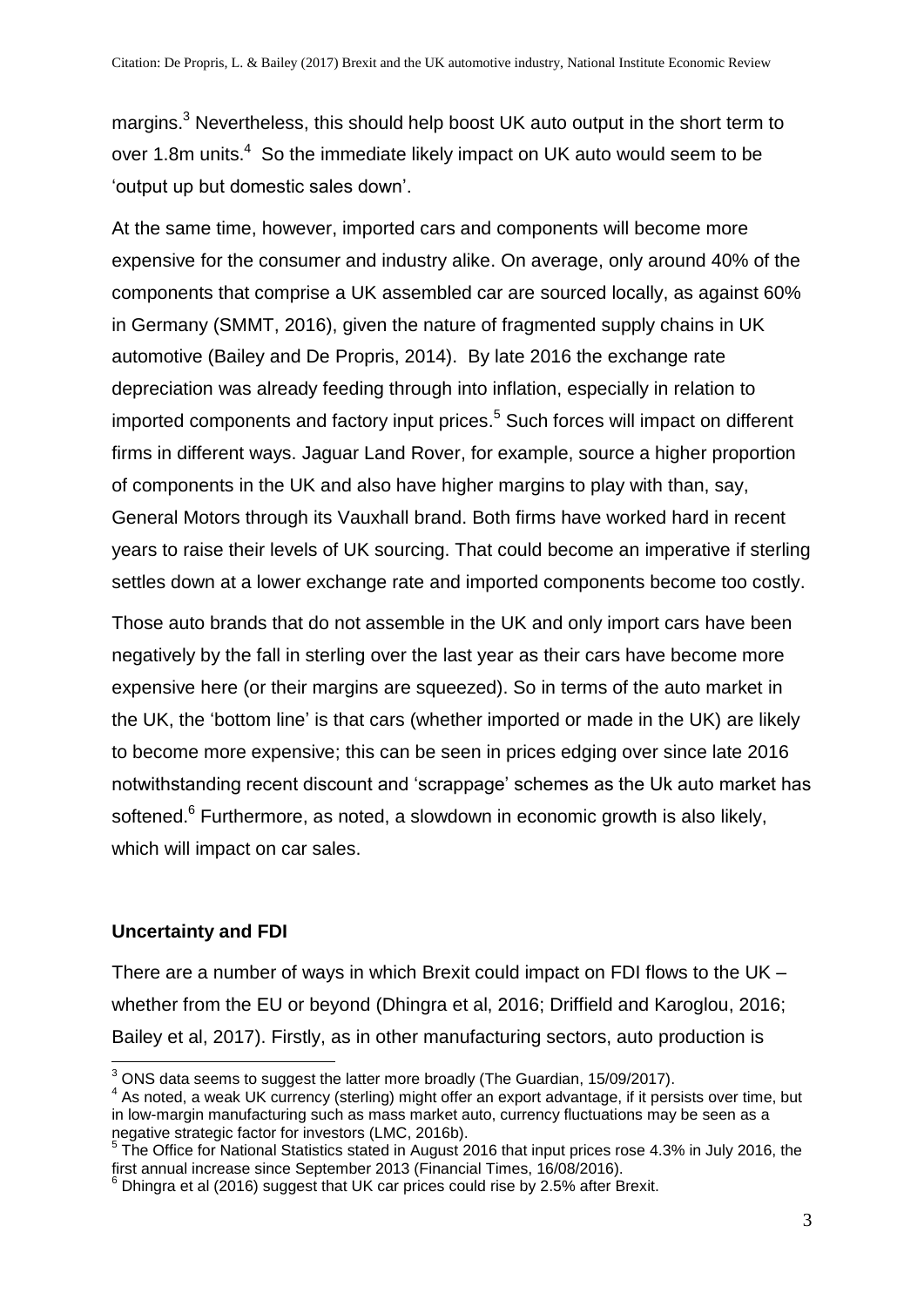fragmented along global value chains (GVCs) of multi-tier suppliers that cross borders and continents. Such GVCs are coordinated from strategic locations where the original equipment manufacturers (OEMs) are located and fan out seeking to maximize strategic advantages. Coordinating such supply chains may become more costly with Brexit. Components going into modules that are put together by systems integrators for delivery to final auto assemblers may be subject to different regulations, for example, or be subject to import duties when the UK has left the EU.

Secondly, FDI-flows into the UK have been used as a platform to access the EU Single Market, with multinationals benefitting from the elimination of tariff and nontariff barriers. This may change if the terms of trade with the EU are re-drawn. Indeed, ongoing uncertainty over the nature of future trading relations between the UK and the EU is likely to affect inward investment in the industry in the UK. Foreign investment has been key to the renewal of the industry, with some £8bn invested in the sector over the last five years (SMMT, 2016) and £1.66bn invested in 2016 (Financial Times, 2017). That fell to some £322m in the first half of 2017 (ibid).

As Bailey et al (2017) note, the biggest single deterrent to foreign investment is uncertainty. The more uncertainty that firms attach to their 'net present value calculations', the less likely they are to invest. They note that the single event that caused the greatest decline in inward investment in recent history was Britain leaving the Exchange Rate Mechanism, not because it necessarily implied any particular weakness about the UK economy, but because of the uncertainty that surrounded it. In contrast, they note that the single event that has had the greatest positive impact on inward investment in the UK in recent history was the creation of the single market. This was because it became easier for firms to conduct business within their organization across national borders. For example, automotive and engine assemblers like GM, BMW and Ford all import sizeable inflows of components to the UK from their other EU operations and from the broader value chain.

The key point here is that trade is no longer bilateral between countries; rather trade is characterized by fine grained cross-border GVCs where the end product incorporates inputs from multiple origins. Indeed, industrial production today occurs through the veins of global production networks (Coe and Yeung, 2015) that span borders and are headed by multinationals (some of which are starting to originate from emerging economies such as China; Matthews, 2006). The GVC model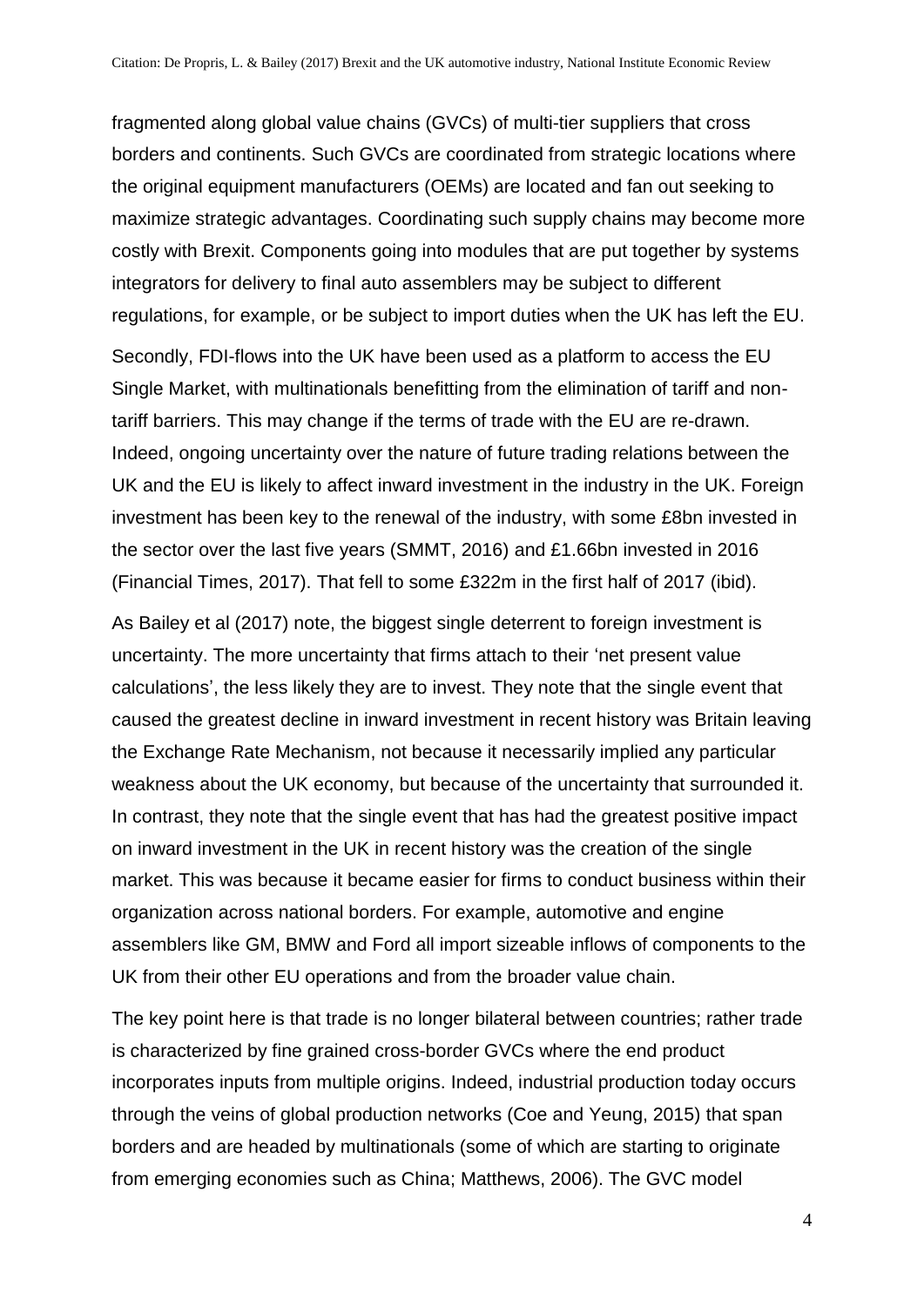suggests that not all stages of production contribute with the same value added to the final product (Gereffi et al 2006). As KPMG (2014) illustrate, a typical driveline system produced by GKN, the British-based supplier of automotive driveline technologies and systems, incorporates specialist forged parts from Spain, Italy, France and Germany which are then assembled at GKN Driveline's UK factory and supplied to automotive assemblers in the UK and EU. This is illustrated in Figure 1 below. $7$  The components, assembled drivelines and the then final assembled car could cross the English Channel several times.



#### **Figure 1: GKN Drivelines: illustration of an integrated supply chain.**

As noted above, these value chains need to be 'frictionless' in terms of non-tariff barriers (think of regulations and standards) as well as tariffs. As KPMG (2016: 13) noted before the vote:

*"Original equipment manufacturers such as aircraft and automotive manufacturers could perhaps favour the simplicity and flexibility of an EU-supply base rather than dealing with the potential complexities of a company based outside the union. In the long term, more EU-based alternatives would emerge. As buyers churned their suppliers, UK firms might become more marginalised. The integration of supply chains is a double edged sword – our manufacturers are not indispensable".*

<sup>1</sup> <sup>7</sup> Reproduced with permission of KPMG.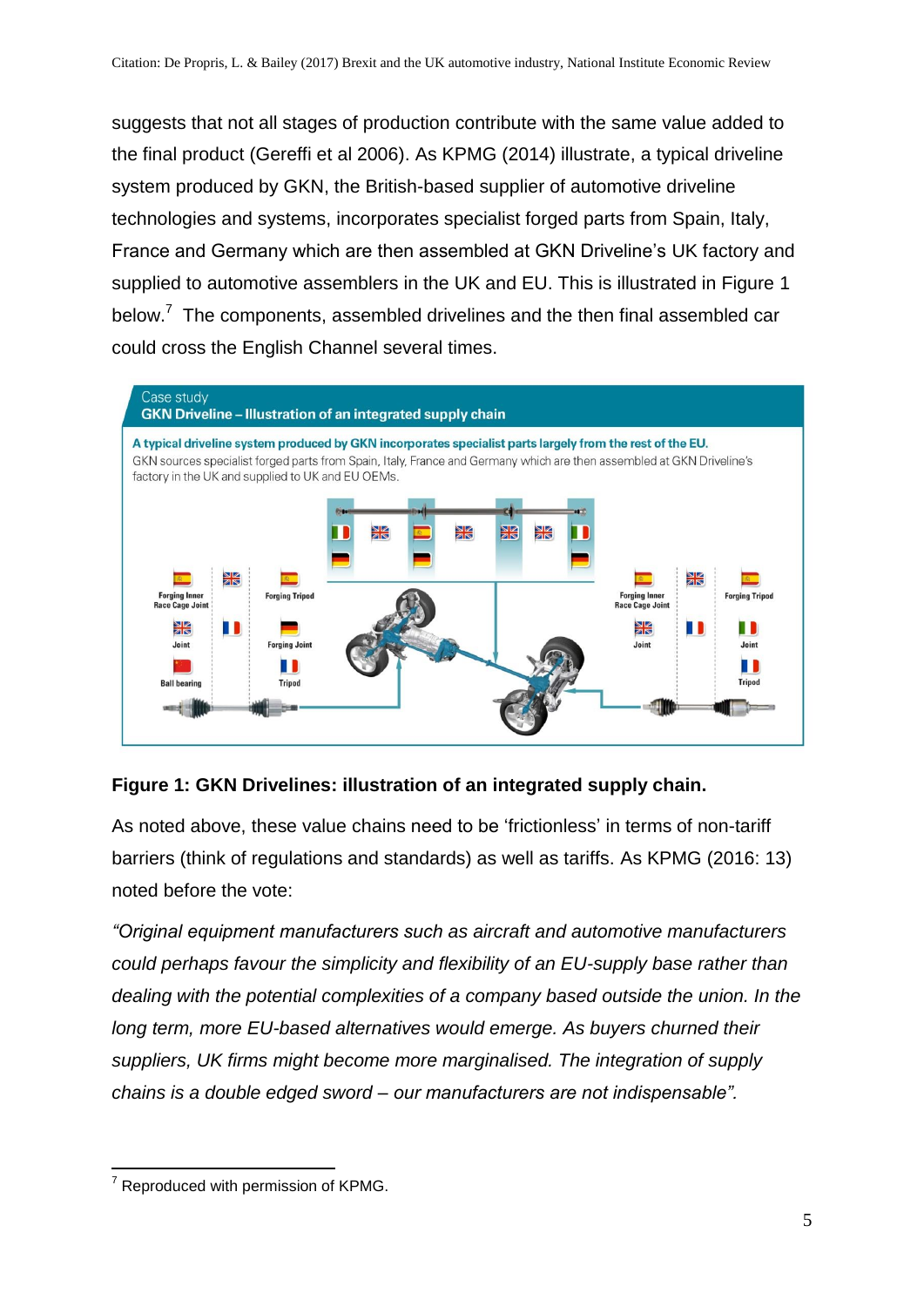Anything which puts these value chain relationships at risk, whether currency risk or higher transactions costs from having to deal with EU and UK regulations separately, reduces the likelihood of further investment. As Driffield and Karoglou (2016) note, if one looks at past events in terms of magnitude, Brexit may have a short term negative shock on inward investment. They suggest that it would then take about 4 years for the UK to get back to a new lower long-term trend of inward investment.

The trade issue is also critical as over 80% of cars assembled in the UK are exported, and over 50% of these exports go to Europe (SMMT, 2016). Maintaining access to the Single Market is therefore critical. The uncertainty on trade needs to be 'nailed down' as soon and as clearly as possible so that investors can retain confidence that they can assemble in the UK, accessing components through European value chains, and then export the end product to Europe without tariff or non-tariff barriers. A transitional deal is hence important not only to avoid a 'cliff edge' Brexit but also to underpin short term investment in the auto industry.

#### **What trading relationship?**

As noted, the UK has yet to say what trading relationship it wants with the EU. Brexiteers didn't actually spell out what they wanted and may not actually agree, and it's not clear how the EU will in turn respond. At the time of writing (September 2017) it is not clear how this will play out. It should be noted that if the UK was to fall back on World Trade Organisation rules in the absence of a trade deal with the EU then tariffs on cars could be as high as 10%, and on components as high as 4%. The industry body the Society of Motor Manufacturers and Traders (SMMT) has stated that if trade tariffs are imposed it is likely to mean £2.7bn of levies on cars being imported into Britain and £1.8bn on those being exported (SMMT, 2016b). A tariff of 10% on completed cars would represent a considerable burden for the mass industry and would represent far more than the total of wages and profits in the industry (Holmes, 2016).

On trading arrangements post-Brexit, during the referendum campaign, some suggested that Norway and Switzerland are examples that could be followed, as they are outside of the EU and enjoy forms of free trade with the EU. Switzerland's position is somewhat complicated and based on a number of bilateral agreements.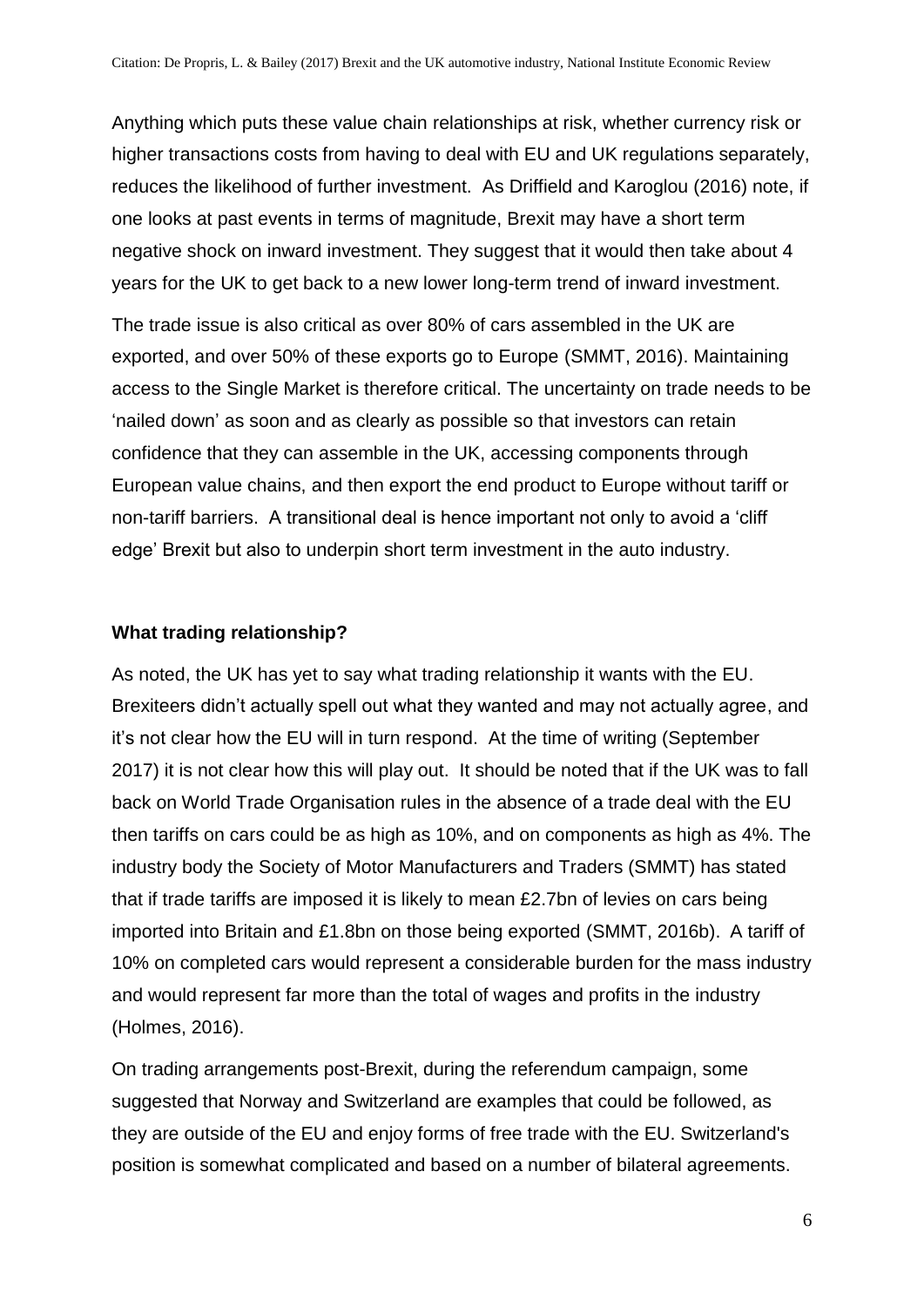Some sectors of its economy are not covered (services, for example). It's a kind of ala-carte 'Swiss Cheese' approach. Like Switzerland, Norway pays into the EU budget and gets access to the single market (on a comprehensive basis in its case), but must follow EU rules and has no input into devising EU regulations. In both cases, they are free to negotiate trade deals independently of the EU. So, could the UK 'do a Norway' and stay in the single market at least as part of a transitional deal? That would minimize the economic damage of leaving the EU, but will be tricky given that the Leave campaign had immigration as a core issue. Complete freedom of movement for people in the single market is likely to be a sticking point for the UK, as might be paying into the EU budget as part of a transitional arrangement.

Of course, some auto firms based in mainland Europe will want to continue to trade with the UK (the UK is BMW's second largest market in Europe for example) and are already taking a hit on exports to the UK with the depreciation of sterling. There will be some desire to get a deal of sorts done.<sup>8</sup> Yet completely free trade on all goods and services (as now) *but without* paying into the EU budget or agreeing to the free movement of people is probably going to be a non-starter. A deal will have to be done, but the compromise will take some time to sort out, and that uncertainty is itself a major risk in terms of inward foreign investment in the auto industry. So there is uncertainty, and industry is uncertain as to how long it will go on. An interim or transitional deal on trade and skills is seen as critical by the industry (SMMT, 2017).

As Holmes (2016) notes, there are practical difficulties to be overcome with sectoral deals for industries like auto. A full Free Trade Agreement (FTA) would make exported cars free of tariffs into the EU, but to benefit from this they need to meet the EU's FTA Rules of Origin. Currently, these require 60% of a car's value added to be 'local' to benefit from the FTA (or with parts and components from the EU under a so-called 'cumulation' agreement). So to eliminate border bureaucracy there would need to be a customs union arrangement and a Mutual Recognition agreement for conformity assessment. However, to ensure automatic mutual recognition of the UK's conformity assessment, EEA states have to accept supranational enforcement. This could violate a UK 'red line' in Brexit talks. One possibility would be to sign a special FTA agreement in which both sides agreed that in industries where the UK

<u>.</u>

<sup>&</sup>lt;sup>8</sup> Note, though, the attitude of the German Automotive Industry Association. A spokesperson stated: "If you want full access to the market, that comes necessarily with the free movement of people. That's the bitter pill the Brexiteers have to accept" (AutoExpress, 28/06/2016).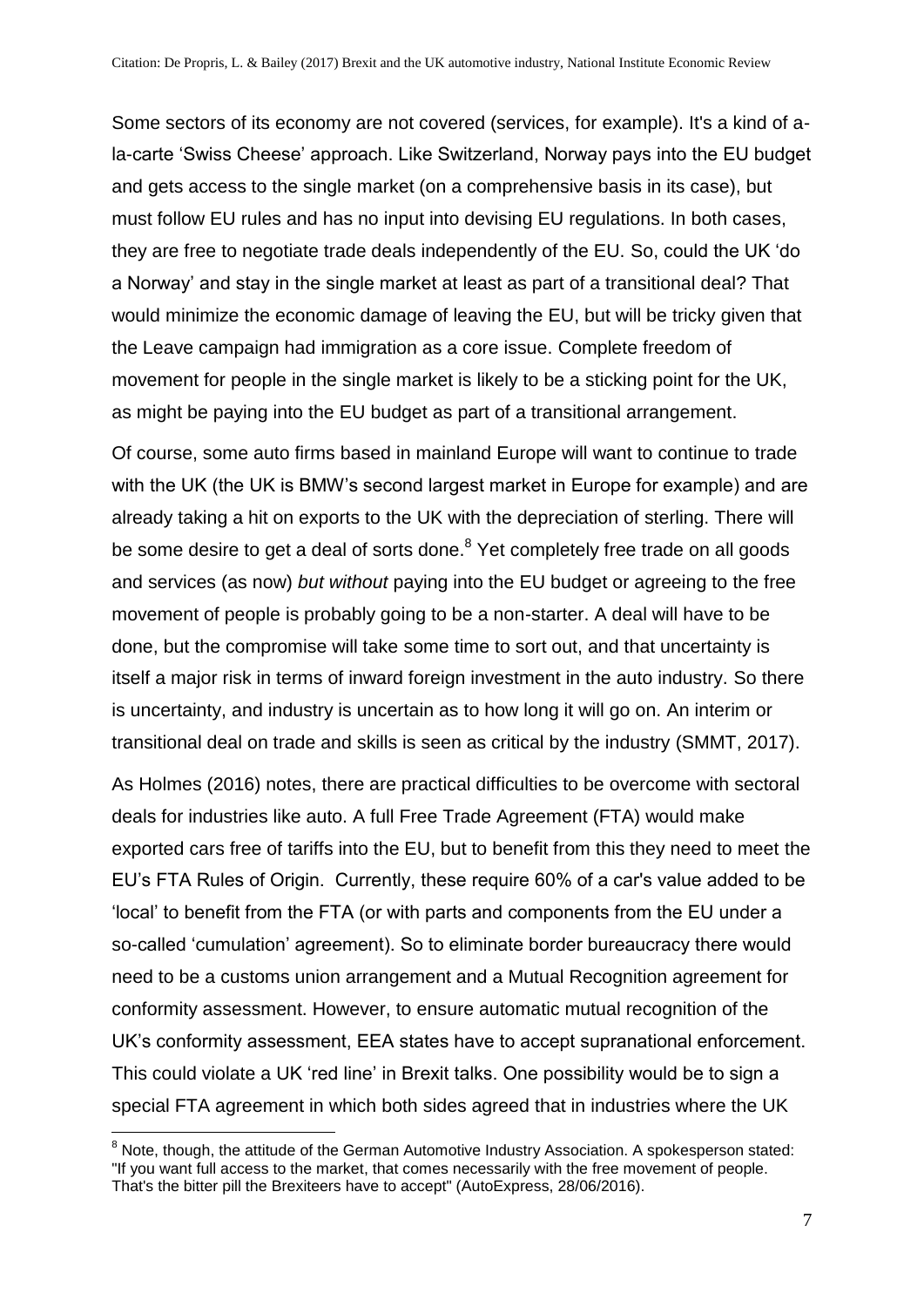keeps the same external tariffs as the EU's common external tariff then rules of origin would not be checked. As Holmes (2016) notes, such a deal is imaginable in cars because both sides have an interest in maintaining value chains in the sector.

## **Firm Specific impacts**

The switching of assembly location mid-cycle for models currently made in the UK is not likely given high 'double running' costs in tooling and logistics. What is much more likely, though, is a shift of assembly at the point of model replacement or when new models are launched (LMC, 2016b). Companies assessing their assembly location will consider a range of issues in making such decisions, including:

- The relative cost differences between UK and EU locations;
- The dependency of sales of the particular model on the European versus the UK market;
- The relative importance of "Made in Britain" to the brand (which is more relevant for premium and luxury brands);
- The volume of imported components;
- The location options in the EU (linked to how much -capacity still exists in the European auto industry); and
- The profitability of UK operations, and how reduced free-trade conditions with the EU would affect this.

Uncertainty in particular over the possibility of tariffs places a question mark over the future of a number of UK plants and jobs. Furthermore, as supply chain investment moves with assemblers' volumes, there could be a broader knock-on effect. It should also be noted that automotive technology is changing rapidly with developments in electric cars, connected cars and autonomous (driver-less) cars. As LMC (2016) note, a lack of FDI in such new technologies could have "a long term impact on the competitiveness of the UK industry."

A major risk facing UK auto is that investment decisions for the launch of new vehicle models are made several years in advance, often with plants engaged in 'locational tournaments' to win contracts to build the new models. For many companies those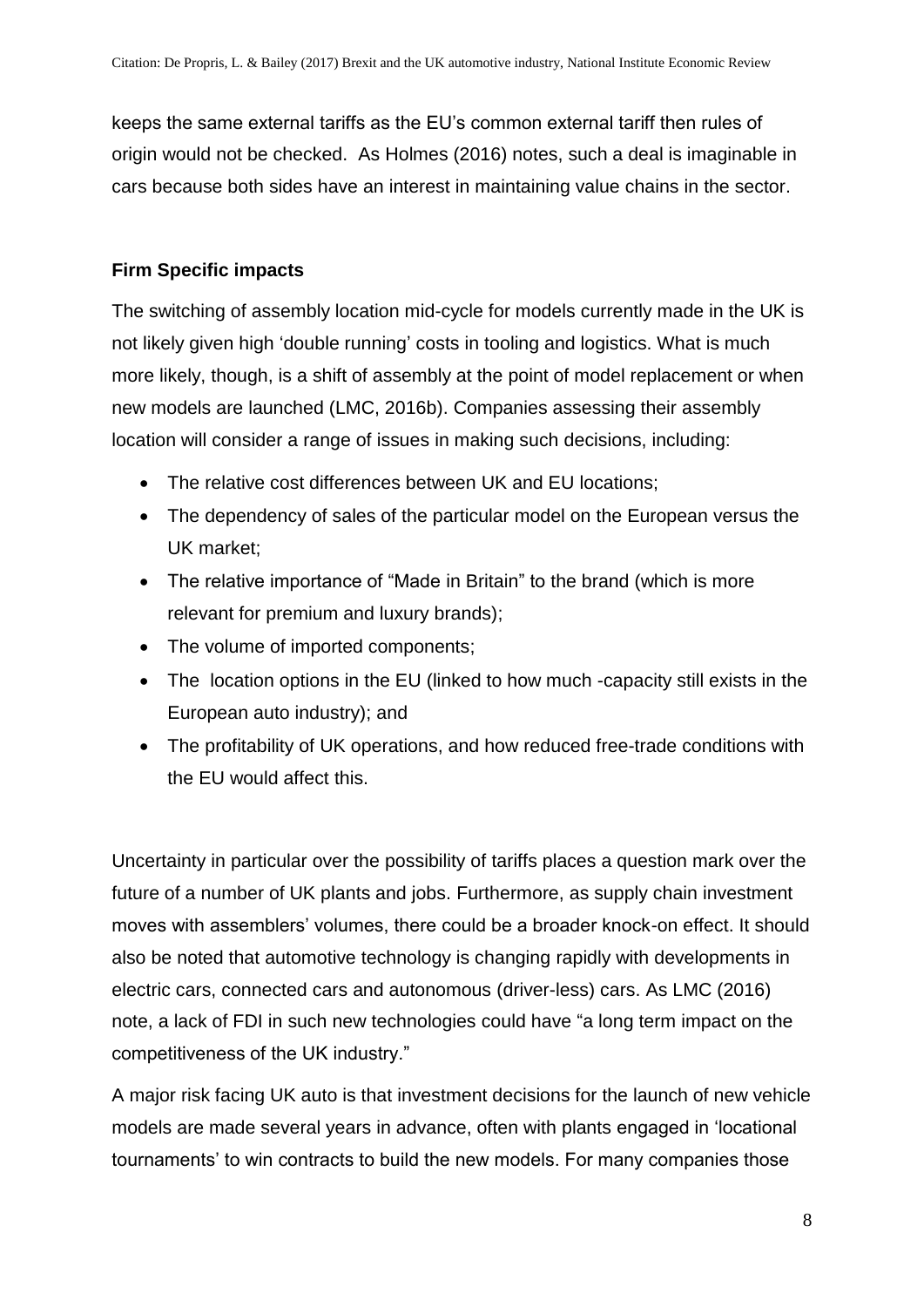decisions are set to be made in the middle of Article 50 negotiations. As LMC (2016b) notes, "new investment initiatives in the UK, such as expansion of current manufacturing activity, or new capacity for manufacturers that have alternatives to the UK appear unlikely until current uncertainty diminishes. Such uncertainty has the potential to last for several years".

|                 | 2017         | 2018             | 2019                   | 2020                           | 2021                   | 2022                             | 2023         | 2024                              |
|-----------------|--------------|------------------|------------------------|--------------------------------|------------------------|----------------------------------|--------------|-----------------------------------|
| Honda           | Civic        |                  |                        |                                |                        |                                  | <b>Civic</b> |                                   |
| <b>Vauxhall</b> |              |                  |                        |                                | Astra                  |                                  | <b>MPV</b>   |                                   |
| Mini            |              | Countryman       |                        |                                |                        | <b>Clubman</b>                   | Mini         |                                   |
| Toyota          |              | Auris<br>Avensis |                        |                                |                        | <b>Auris</b>                     |              |                                   |
| <b>Nissan</b>   | Leaf<br>Juke | Note             |                        | Qashqai<br><b>XTrail</b>       | <b>Infinity</b><br>Q30 |                                  |              |                                   |
| Jaguar          | XJ           |                  |                        |                                | F-Type                 | XF /XE                           | F-<br>Pace   | XJ / XJR                          |
| Land<br>Rover   |              | Evoque           | <b>New</b><br>Defender | Range<br>Rover<br><b>Sport</b> |                        | <b>Discovery</b><br><b>Sport</b> |              | <b>Evoque</b><br><b>Discovery</b> |

Key: italics: choices over factory likely made. Bold: choices over factory yet to be made

#### **Table 1: Factory Location Choices (adapted from PA Consulting, 2016)**

As table 1 shows, investment decisions are already likely to have been made for the production of new car models in 2017-2019, including the Nissan Leaf and Juke and the Toyota Auris. However, the investment decisions for most cars which will be manufactured after 2019 are yet to be made. These include future generations of the Vauxhall Astra, Honda Civic, Toyota Auris and Range Rover Sport.

Those investment decisions will be made in what looks to be at least a two-year window of uncertainty. Car makers will ask: Will the UK have access to the Single Market? Is investing in UK production worth the risk? This risk is greater for 'mass market' producers who operate on low margins, low capacity, are reliant on exports and have new models at the planning stage. This is why PA Consulting (2016) sees Toyota and Honda plants as at the most risk – although LMC (2016b) sees the Vauxhall Ellesmere Port plant as most at risk (for example given the high degree of imported components). The takeover of GM Europe (including Vauxhall) by PSA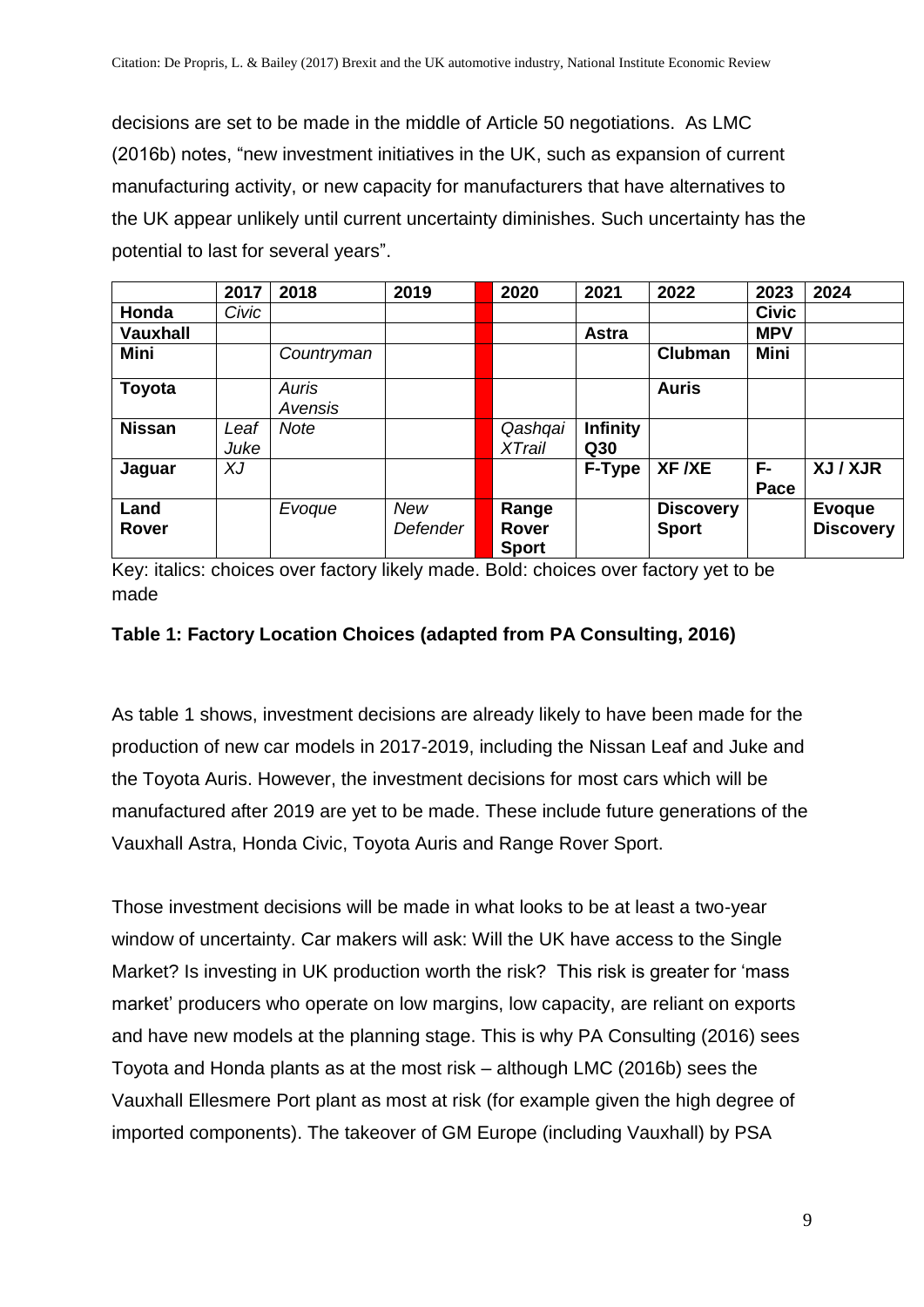Group adds to this uncertainty given that the latter will be looking for significant cost savings (Bailey, 2017).

A potential withdrawal of investment was raised by Nissan and by Ford in relation to engine assembly, and the Japanese government has raised concerns over the Brexit process and how this could impact on Japanese investment in the UK (Government of Japan, 2016). The Japanese government's memorandum has emphasised the need for the UK to retain maximum contact with the Single Market and maintain free movement of worker between the UK and EU. The Japanese Ambassador to the UK has warned that Japanese firms could disinvest from the UK if Brexit meant that they could not make sufficient profits (The Guardian, 2016).

Nissan itself initially stated that it would defer decisions on where to build new generations of models currently assembled at its Sunderland plant, with the Renault-Nissan CEO Carlos Ghosn stating "important investment decisions will not be made in the dark" (Financial Times, 29/09/16). It was thought that the firm was going to make the Qashqai and XTrail model decisions in early 2017 but appeared to have pulled forward the decisions to maximise leverage on the UK government in the wake of the Brexit vote and uncertainty over the future of the UK's trading relationship with the EU. The British government knew that it couldn't afford to lose the Qashqai investment and Nissan effectively held a big gun to its head. A deal was done and Nissan announced that it would build the next generation Qashqai and XTrail at Sunderland after having received 'assurances' from the UK government (we return to industrial policy below). Nissan has since said that this decision will be reviewed once the terms of Brexit become clearer.

The government has remained tight-lipped on what support as offered, even declining to answer requests from the Office for Budget Responsibility as to whether any contingent liabilities arise from the deal (*The Guardian,* 23/11/16). The Qashqai decision was clearly good news for the industry and reflected the underlying competitiveness of the Sunderland plant. Yet the bigger battles in securing investment in UK auto lie ahead – at Honda, Toyota and Vauxhall - all of which are more at risk of switching production from the UK to Europe if uncertainty over the UK's trading relationship with Europe is not clarified sooner rather than later.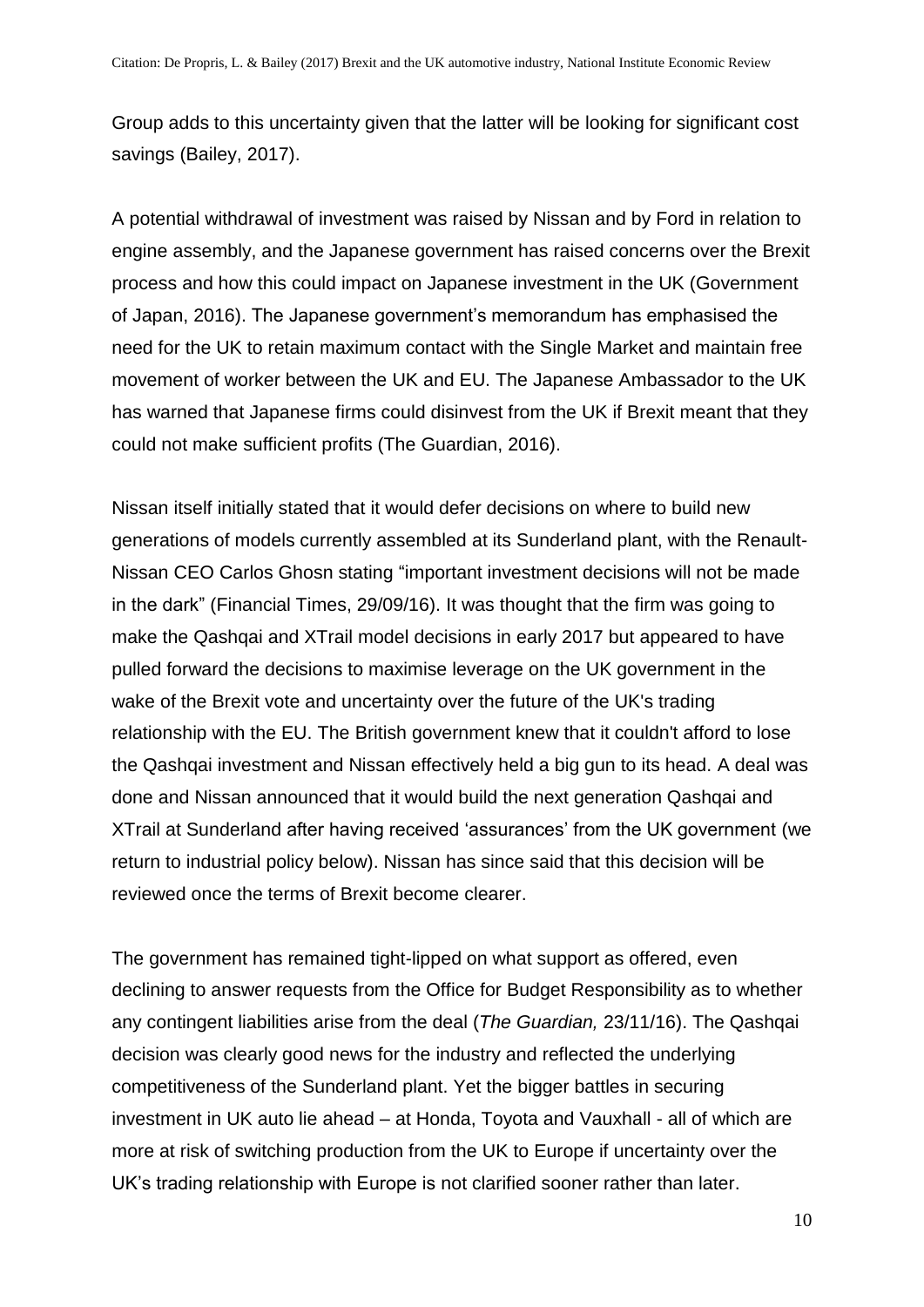While firms like Nissan will certainly face challenges if the UK does not have the access to the Single Market, manufacturers may also try to use uncertainty as an excuse to cut capacity in the UK as part of wider efforts to reduce over-capacity in Europe (especially so given how easy it is to lay off workers in the UK compared with other EU countries). Ford has already scaled back investment at its Bridgend engine plant, although it has denied this is linked with Brexit.

It should be noted that the UK auto industry's success rests in large part on its productivity. The UK auto industry boasts plant utilisation running at over 70%, with several plants running 24/7 operations (KPMG, 2014). This compares favourably to European nations such as Italy, where utilisation runs at just over 50%. For example, Nissan's Sunderland car plant was the UK's most productive in 2015, building onein-three of all new vehicles. The risk is that some firms will try to take advantage of spare capacity on the continent, shifting production from the UK at the time of new model launches, especially if uncertainty can be used to justify it. While some commentators such as LMC (2106b) note that while a 'Hard Brexit' (here meaning exiting the Single Market) may not represent a severe blow to UK auto, some volume (and by implication jobs in assembly and the supply chain) is likely to be lost over the medium to long term. LMC (2016b) note that "new investment initiatives in the UK, such as expansion of current manufacturing activity, or new capacity for manufacturers that have alternatives to the UK appear unlikely until current uncertainty diminishes. Such uncertainty has the potential to last for several years".<sup>9</sup>

#### **Other impacts**

Even with a trade deal, there is one area where UK auto will definitely lose out, and that is via the ability to influence regulation in the industry. Regulation is not going away and if anything will be become more important as we move towards connected and autonomous cars. The UK will have no influence on shaping those regulations in Europe when it leaves. Jaguar Land Rover, for example, will have to look to the

<sup>&</sup>lt;u>.</u>  $9$  Dhingra et al (2016), drawing on Head and Mayer (2015) suggest that if the UK were not able to maintain tariff-free access to the EU, UK auto output could fall by 12% if the wake of Brexit, with production shifted to elsewhere in the EU and possibly other locations.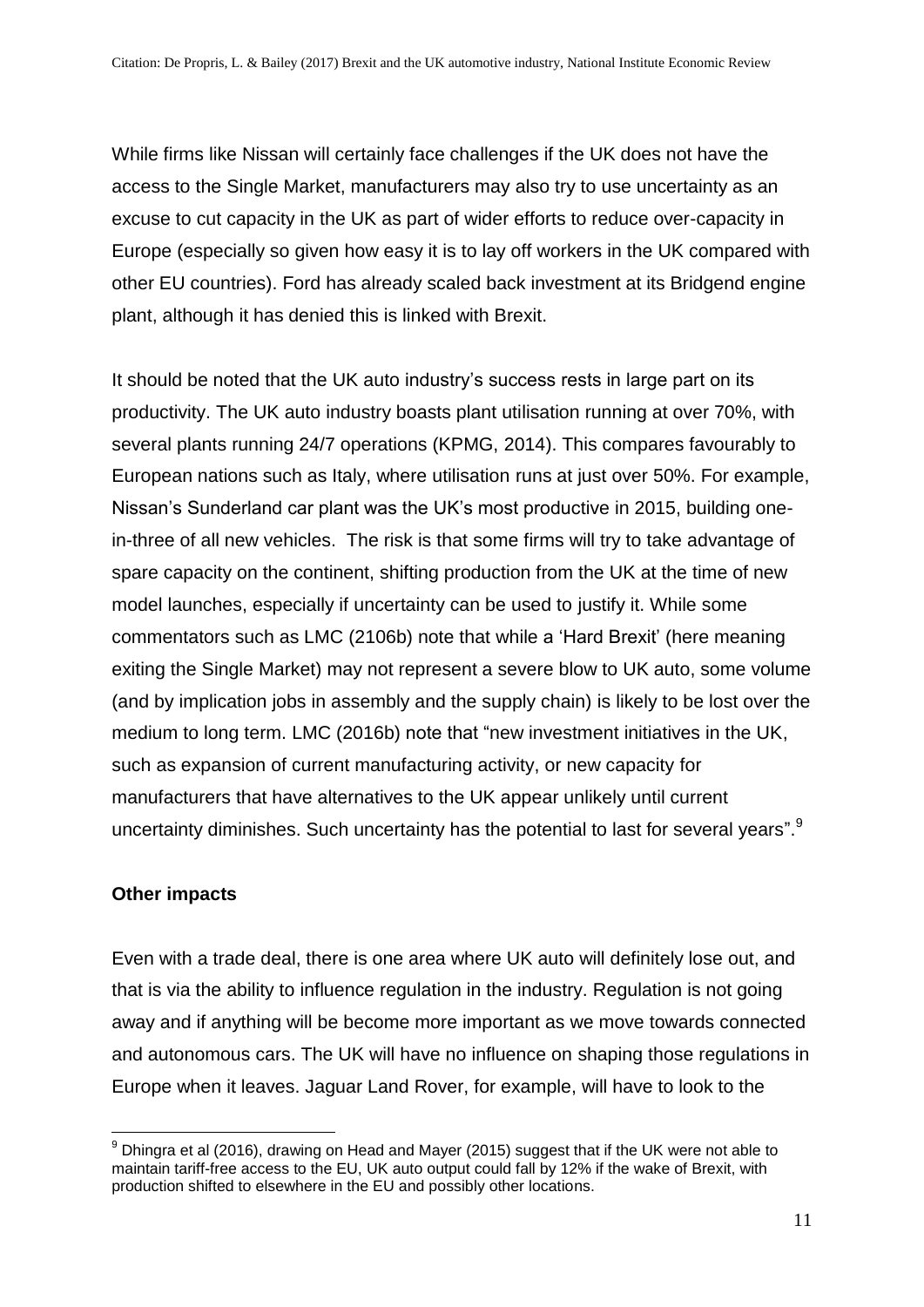Slovakian government to represent it at the European level when the UK does exit (given that it is investing in an assembly plant in Slovakia).

A second possible impact centres on the availability of skilled workers. The auto industry currently has some 5,000 vacancies and needs to be able to hire skilled workers from Europe (SMMT, 2016). Again, this needs to be sorted out as quickly as possible. The extent to which automotive firms in the UK are affected by controls on immigration will, of course, depend on the nature of any new rules. One option could be to extend current rules for non-EU/EEA nationals to all non-UK nationals (House of Commons Library, 2016). This would effectively restrict economic migration to highly skilled migrants, reducing the inflow of migrant workers doing low-skilled jobs. However, as noted by the Social Market Foundation (2016), only 12% of current EEA employees working in the UK as a whole would meet visa requirements that currently apply to non-EEA workers. This might lead to labour shortages in those sectors which employ a higher share of EU migrants in their workforce, including manufacturing (at 10%) (House of Commons Library, 2016). A more restrictive immigration system might also increase burdens on automotive firms if they have to spend time and resources on obtaining visas and complying with more detailed immigration regulations.

A third impact relates to university and industry access to European research funding, such as through Horizon 2020 (H2020). This relevant as tens of millions of pounds of H2020 funding has gone to UK based automotive firms to develop new technologies. While the Chancellor has 'guaranteed' to plug science funding gaps arising from Brexit, it is not clear what this means in practice and whether British universities and firms (including in the auto industry) will be able to participate in, and benefit from, Horizon 2020 collaborative research networks in the future. Ideally what UK auto needs to see is continued British participation in Horizon 2020 and the key research networks and collaboration that this involves. That could in turn underpin private sector investment in new technologies in the sector. A final uncertainty here is over the role of the European Investment Bank which has made substantial support available to automotive firms in the UK to develop low carbon technologies such as more fuel efficient engines. With the UK leaving the EU, will such types of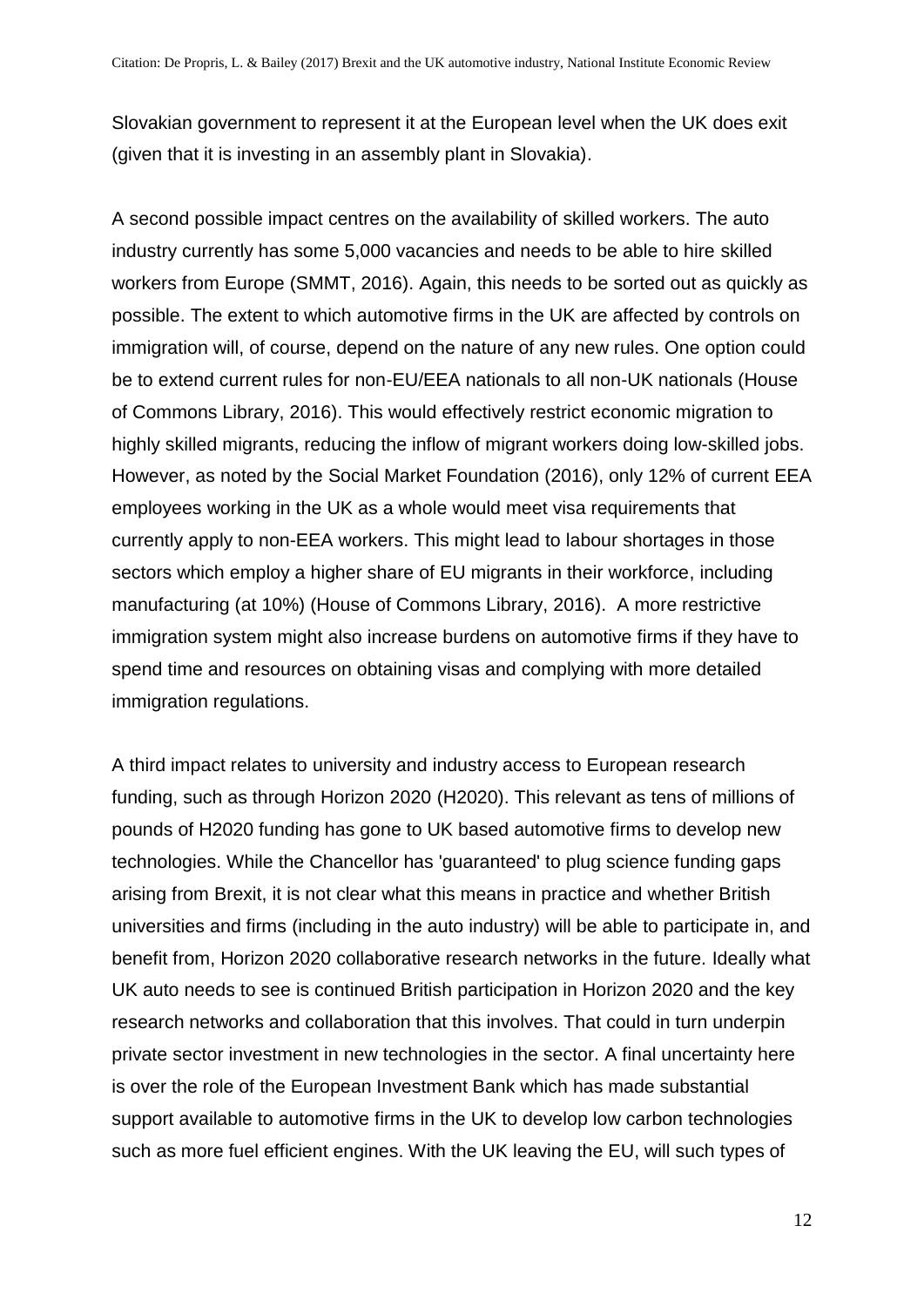support still be forthcoming? That in turn brings us to the issue of industrial policy to which we turn below.

All of this suggests that a number of key priorities need to be spelled out a soon as possible in the UK's Brexit negotiating position so as to underpin investors' confidence in UK auto (and broader manufacturing). Firstly, access to the Single Market needs to be maintained as part of any transitional deal. As the EEF (2016) notes, the UK must be prepared to make a contribution to the EU in order to achieve this. Secondly, maintaining the skills base is critical – this includes enabling UK auto to hire skilled workers from Europe. Thirdly, and linked to the first point, regulatory cooperation with the EU needs to be ensured. Finally, measures need to be taken to underpin investment in the UK, boost productivity and to develop an effective industrial strategy (on the latter see Bailey *et al*, 2015).

#### **Industrial Policy needs**

Britain needs to more than just strike a new trade deal with the EU, whether a short term interim deal or a longer term trading relationship. For example, British government will need to do much more to create and develop its own skills; this means developing better systems for education, skills training, and re-training as part of a wider industrial policy. Just as the government and Bank of England have had to rethink fiscal and monetary policy, so too industrial policy needs to be reexamined. Given the recent depreciation in sterling, there is potentially a new opportunity here for reshoring the auto supply chain further. That is not going to happen automatically, though, given the barriers to reshoring that have been identified (e.g. access to finance, skills, availability of land, energy costs) (Bailey and De Propris, 2014).

The new government under Theresa May has brought with it a welcome change of tone on industrial strategy, emphasizing (to a degree) its role in the economy; see for example the Industrial Strategy Green Paper (HMG, 2017).<sup>10</sup> Yet the follow up to this has been limited thus far. So what might a more effective industrial strategy for auto

<sup>1</sup>  $10$  For a response to and critique of the Green Paper, see Regional Studies Association (2017).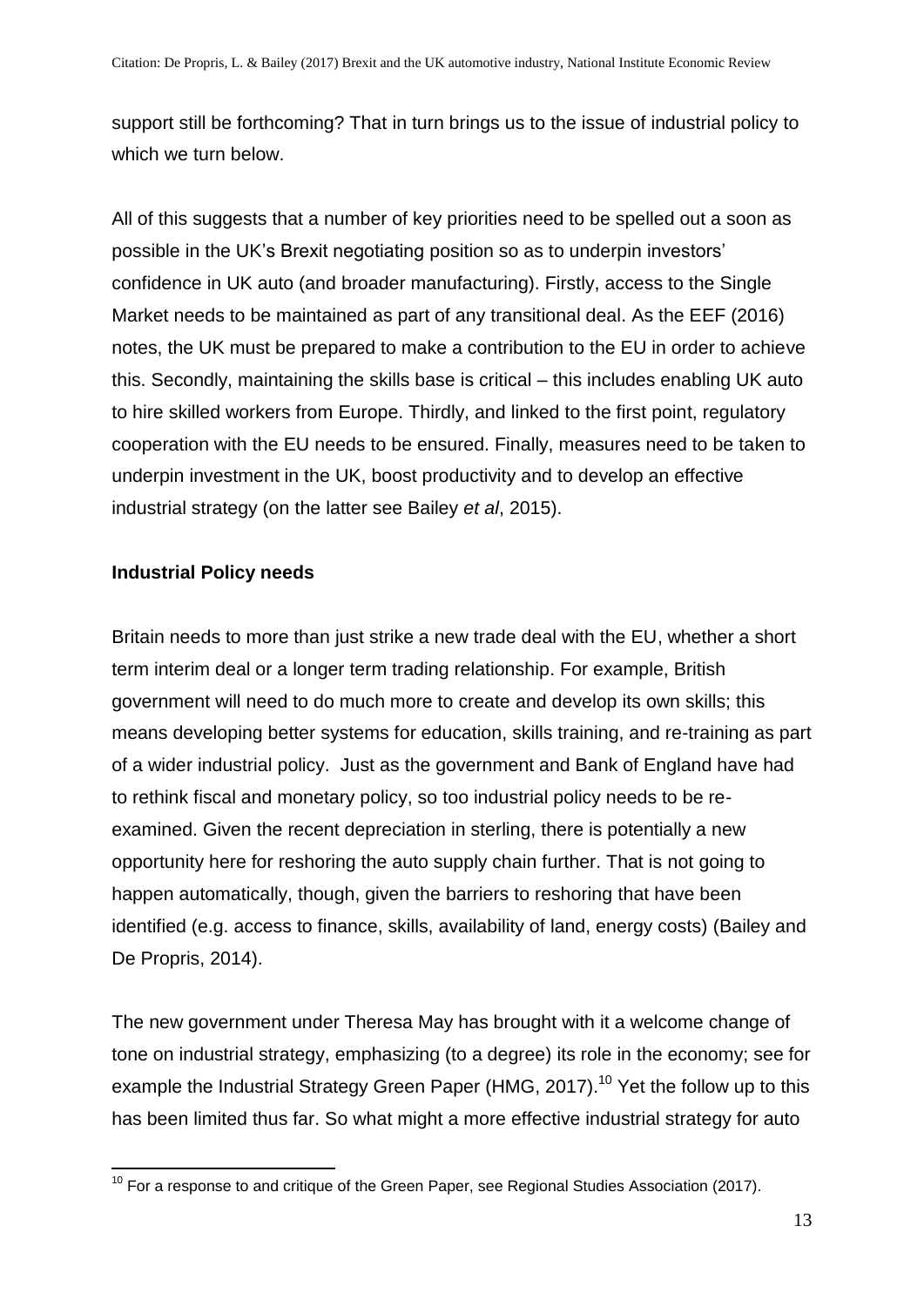involve? A quick recap of where we are may be useful. The coalition government's record in relation to industrial strategy was mixed at best. Chancellor George Osborne made promising noises in a number of budgets and Autumn Statements over 2010-2015 about rebalancing the economy and a "march of the makers", but little was delivered in reality. Some support was made available to rebuilding the UK's fractured supply chains and to encouraging 'rebalancing' but the sums on offer were small and failed to match the scale of the rhetoric. Indeed, the manufacturing recovery since the financial crisis has been weak, characterised by concerns over its durability centred on fragility in key export markets, low levels of investment spending, concerns over the impact of high energy costs across the sector, and issues of skills and access to finance down the supply chain.

The last government did away with the old regional development authorities and replaced them with the local enterprise partnerships (LEPs). The intention of devolving more power to ground level was laudable, but in practice many powers were initially recentralised and LEPs had insufficient funding anyway. Their performance has been mixed. While LEPs in some areas – such as Birmingham and the Black Country - have received praise, more broadly there are questions as to how much LEPs are really doing. In particular, they lack the regional scale to support wider development. In addition, the coalition government was slow to address the problems that small businesses face in raising finance, largely because the banks are now much more risk-averse. These companies are crucial to industrial supply chains; this still requires attention. Recent governments have also made no attempt to address the UK's lax takeover rules, which do little to protect strategically important businesses from foreign predators, in contrast with approaches taken in some other countries (Singh et al, 2015).

On the positive side, the Cameron government did introduce a series of so-called Catapults. These are centres where businesses, engineers and scientists work together on late-stage research and development. The different catapults are each dedicated to different priority areas such as high-value manufacturing, transport systems and offshore renewables. They are about long-term sector development, so it is still too early to judge them, but they look like the right sort of intervention.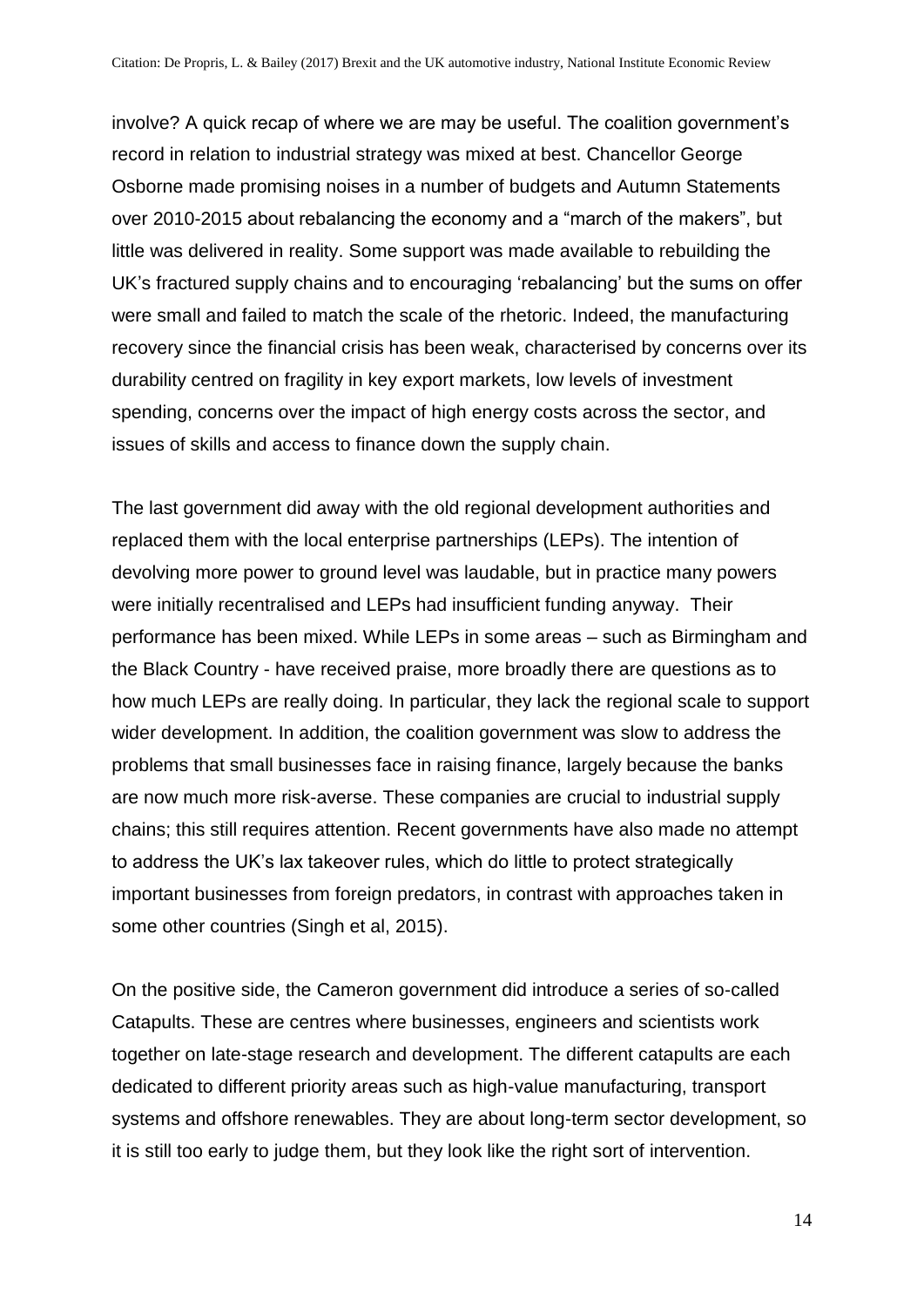Equally encouraging has been the work of the Automotive Council, which started at the end of the Labour administration and which developed under Vince Cable into an effective body in fostering public – private cooperation and discovering knowledge in terms of challenges and opportunities. The Council's work has, for example, set out clear priorities for key automotive technologies that need to be developed (such as on powertrains, lightweighting and intelligent mobility) which has both aligned government support and funding and has underpinned business confidence and investment.

More recently, though, Sajid Javid's tenure as Business Secretary was disappointing. His immediate decision to sell off a majority stake in the Green Investment Bank raised questions about the government's commitment to the low carbon economy. The Automotive Council has continued. Critically, though, its work was previously backed up by a range of (modest) interventions to boost skills, rebuild supply chains, and encourage investment in the industry, such as through the Regional Growth Fund, the Advanced Manufacturing Supply Chain Initiative, and the Manufacturing Advisory Service (MAS). All were scrapped by Javid during his time as Business Secretary. This was a shame as where policy was reasonably well developed, as in the automotive industry, it really did make a difference. For example, interventions like the Advanced Manufacturing Supply Chain Initiative and MAS' Tooling Up Fund cost small amounts of money in the big scheme of things (£245m and £12m respectively).

Enter, post Brexit vote, Greg Clark as Business Secretary. Following up from the Green Paper, what is to be done? Firstly, the government needs to look again at LEPs and return to development bodies that can intervene more widely and strategically at a regional level, and do 'smart specialization' through regional level industrial policies. Combined Authorities may be one way to do that (in cities at least), and are an area where Clark has much expertise. Strengthening the local growth hubs to fill the vacuum left by the abolition of MAS could be part of this 'Combined Authority Plus' model, as would complete devolution of skills funding to the regional level so as to enable regions to address skills shortages locally (such as through controlling the Apprenticeship Levy locally). Secondly, there is much more that the government could be doing in really trying to 'rebalance' the economy and

15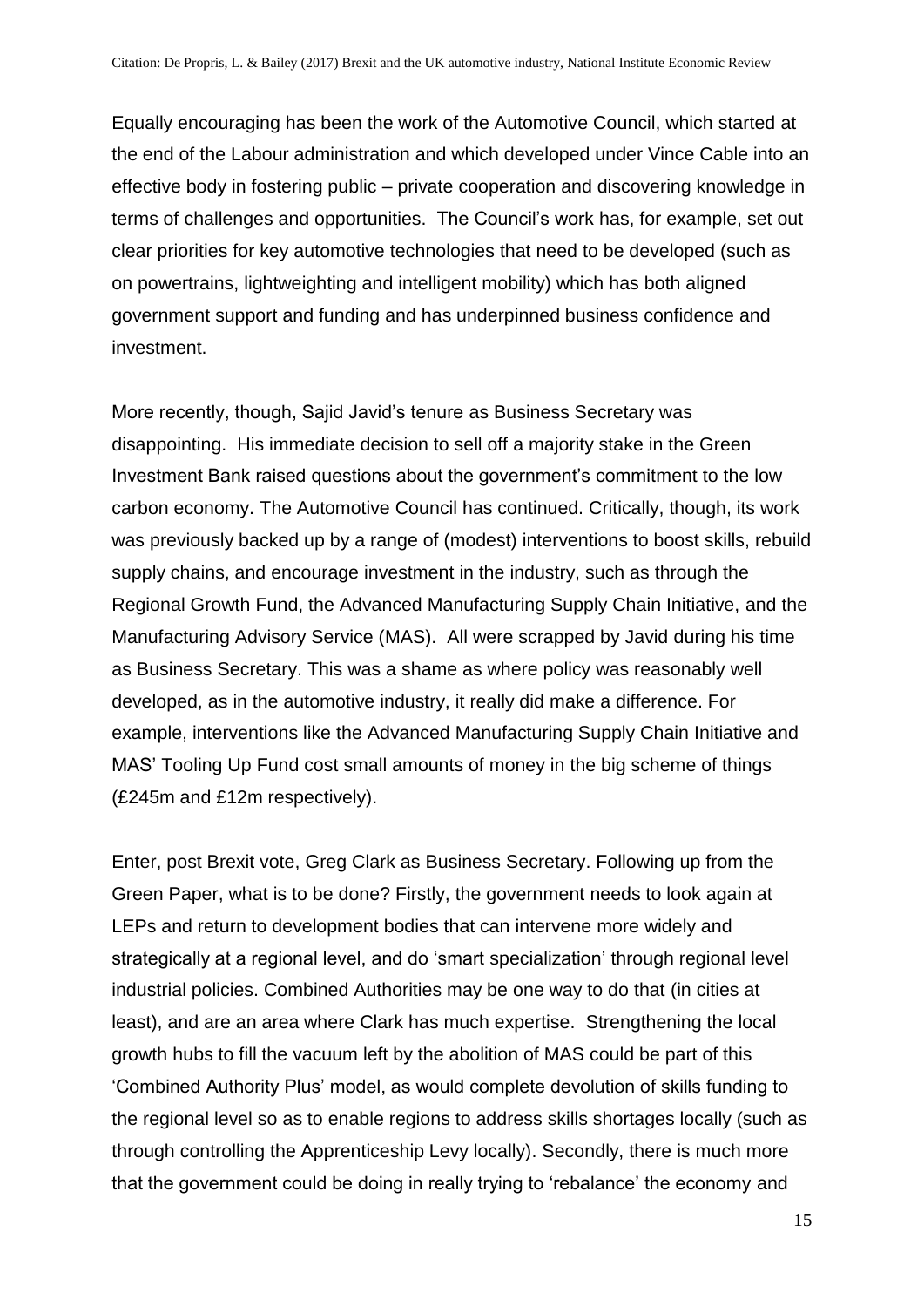reduce Brexit-induced uncertainty, for example by stimulating investment in manufacturing such as through enhanced capital allowances, by resurrecting something like the Advanced Manufacturing Supply Chain Initiative (preferably on a much wider scale), and by plugging funding gaps for small firms in the supply chain. Thirdly, the government should also do something about UK takeover rules to put the country on a level playing field with many of its main competitors.

Returning to the 'Nissan deal', what exactly did the government offer Nissan and what does it tell us about the government's new industrial strategy and more broadly its negotiating stance on Brexit? On this we have learned a little from the Business Secretary Greg Clark late last year (The Guardian, 30/11/16). Clark made it clear that a key UK objective in Brexit talks will be to avoid tariff barriers with the EU. He also made repeatedly reference to industry sectors and their different needs, implying that the UK would seek to negotiate sector-by-sector deals with the EU. That could see the UK trying to avoid non-tariff barriers in certain sectors like auto, effectively giving those sectors something like access to the Single Market. This suggests that the Business department at least sees access to the EU Single Market as a key negotiating objective for a transitional deal at least (whether the International Trade Secretary Liam Fox agrees with that is another matter, of course).

Clark's comments raised a number of points on which the government has been vague so far. Firstly, Clark seemed to imply that – as a minimum - the UK could remain in a customs union with the EU under a transitional deal. That would go a long way to reassuring the auto industry on tariffs. Secondly, if the UK really does want to trade without tariffs and non-tariff barriers, then the EU may well extract a 'price' in the form of a contribution to the EU budget, as made by Norway and Switzerland and noted above. Thirdly, some form of 'referee' may be needed to determine whether the UK is playing by the rules of whatever trade deal is done with the EU. That might be the WTO or a body linked to the EU. Fourth, despite Nissan wanting 'compensation' if tariffs are imposed, Clark has suggested that may not be possible under WTO rules. Finally, the government appears to have reiterated its support to the auto industry through the industrial strategy is now developing, on issues like skills, innovation and reshoring the supply chain. The latter is welcome,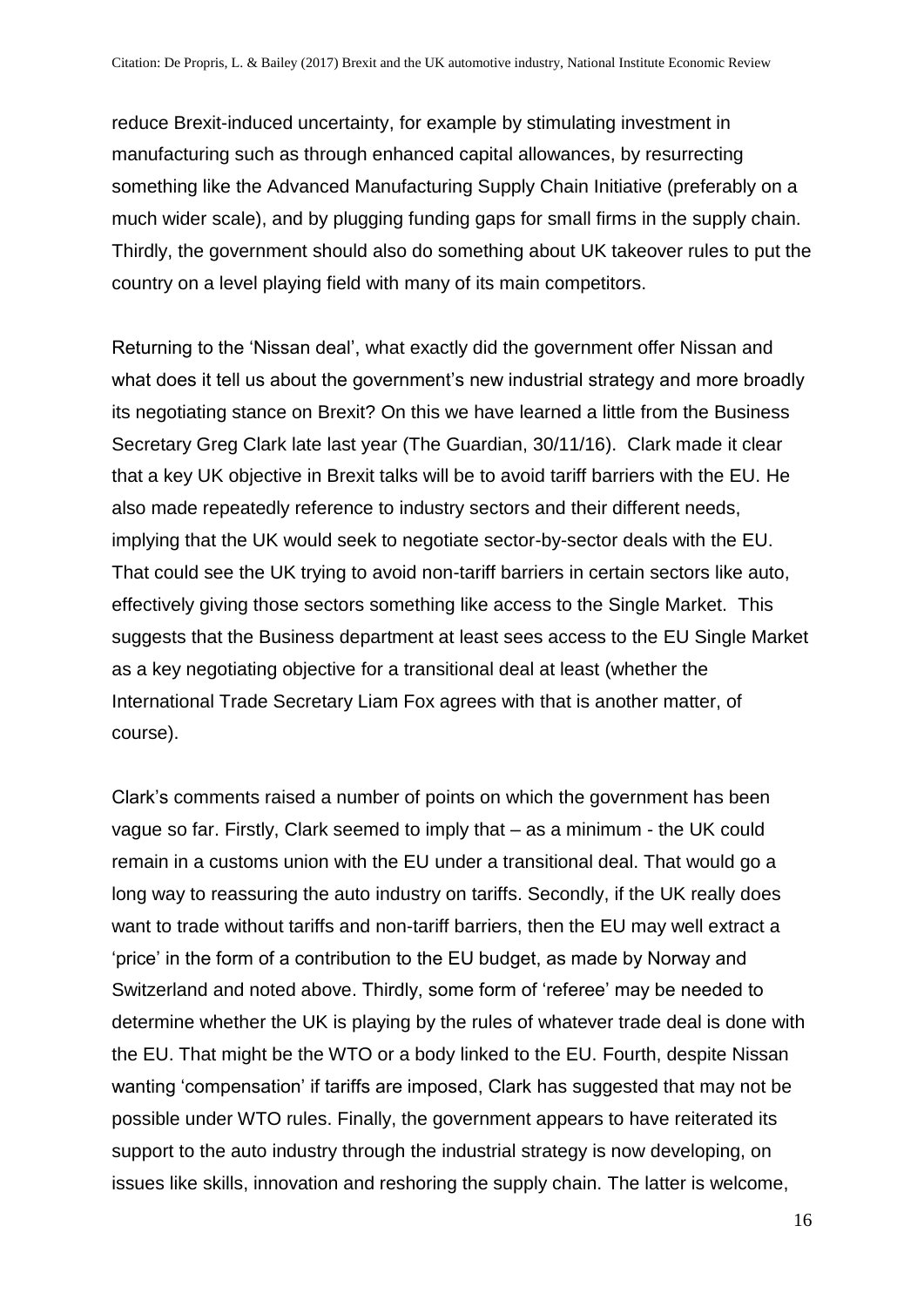and is something of a major U-turn as compared with the reign of the previous Business Secretary Sajid Javid (as noted above).

More broadly, however, there is a strong case for UK industrial strategy to be afforded an institutional status similar to both UK monetary and fiscal policies. At the very least, it should be the subject of regular strategic long-term reviews. By giving it that sort of priority, the new government would send out the kind of powerful message that British industry and foreign investors need to hear. On a positive note, the new Business Secretary is perhaps unique in government in bringing with him a welcome devolving instinct (witness his efforts at 'city deals') that offers the possibility to join up sectoral policy at the national level with place based policy at the regional level. However, let's hope the new government really is more serious about the need to rebalance the economy than the last one. More rhetoric about the 'March of the Makers' won't be enough.

#### **Conclusions**

The UK's automotive sector has been successful in recent years in growing output and – to a more limited degree – in sourcing more components locally. Brexit brings both opportunities and challenges to the industry and it is important that these are tackled effectively so that the industry can continue to thrive. The Brexit vote, for example, leaves considerable uncertainty over the nature of the UK's trading relationship with the EU. That uncertainty has the potential to impact on foreign investment in the UK auto sector, especially when auto firms are looking to replace models. While Nissan has made a decision to build the next generation Qashqai and XTrail models at Sunderland, this will be reviewed by Nissan once the terms of Brexit are clearer. Furthermore, other firms may hold off making decisions on assembly in the UK until they knows whether they will face tariffs when exporting to the EU. Plants and jobs could be at risk if such uncertainty isn't 'nailed down' quickly in the form of clear parameters for an interim or transitional trade deal - and preferably one that is as close as possible to existing Single Market arrangements. On this there is much more that the government could be doing in really trying to counter this uncertainty, for example by prioritising as part of the Brexit negotiations access to the Single Market under a transitional deal and ensuring that UK firms can hire skilled workers from Europe.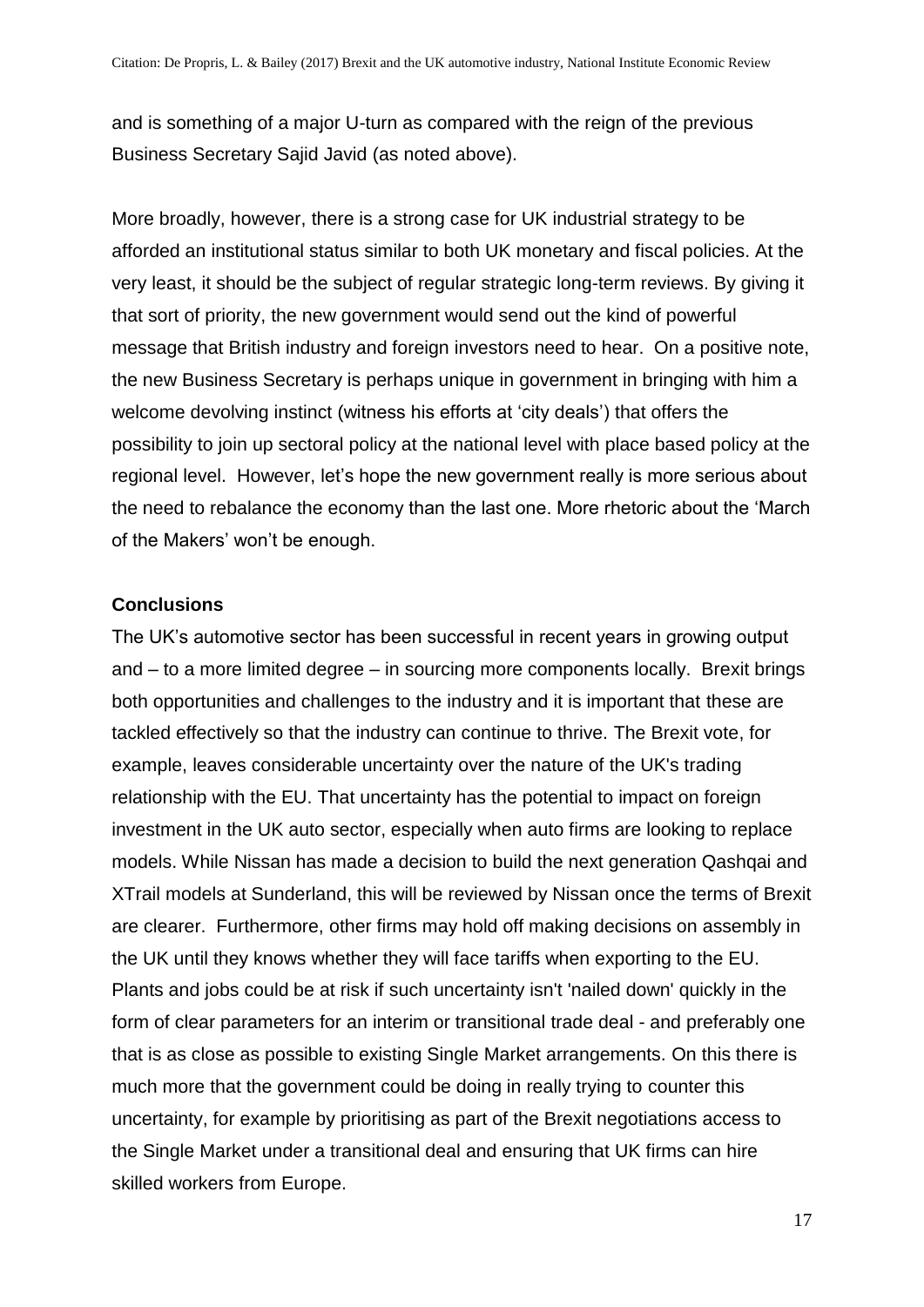The UK also needs to do more than agree a new trading relationship with Europe It needs a new industrial strategy both to offset Brexit induced uncertainty and to 'rebalance' the economy, for example by stimulating investment in manufacturing such as through enhanced capital allowances, by resurrecting something like the Advanced Manufacturing Supply Chain Initiative (preferably on a much wider scale), by devolving skills and training to the regional level, and by plugging funding gaps for small firms in the supply chain. There is the opportunity to 'reshore' more of the auto components industry if sterling settles down at the post Brexit referendum exchange rate. Reshoring is not going to happen automatically, though, given the barriers to reshoring noted above, and an effective industrial strategy is required to push this along. It should also be noted that the industry is undergoing profound changes, with shifts towards electrification, and connected and autonomous (driver-less) cars. A committed industrial strategy will be needed to underpin private sector investment in such technologies, a point which Jaguar Land Rover has been keen to stress regarding its aspiration to build electric vehicles in the UK (Bailey, 2016). On this we await more details from the government's new industrial strategy. More broadly, there is a strong case for UK industrial strategy to be afforded an institutional status similar to both UK monetary and fiscal policies. At the very least, it should be the subject of regular strategic long-term reviews. By giving it that sort of priority, the new government would send out the kind of powerful message that British industry and foreign investors need to hear. The key point is that given both opportunities and risks arising from Brexit for UK auto, a better funded and more active industrial strategy is now needed to support UK automotive and manufacturing.

#### **References**

*AutoExpress.* Brexit spells uncertainty for UK car industry. 28/06/16.

Bailey, D (2016). JLR throws down the Gauntlet to Government, *Birmingham Post*, 29/11/2016.

Bailey, D (2017) Peugeot Citroen looks to take over GM Europe? *Birmingham Post*, 15/02/2017.

Bailey, D and De Propris, L (2014) Manufacturing Reshoring and its Limits: the UK Automotive Case, *Cambridge Journal of Regions, Economy and Society*, 7(3), 379- 398.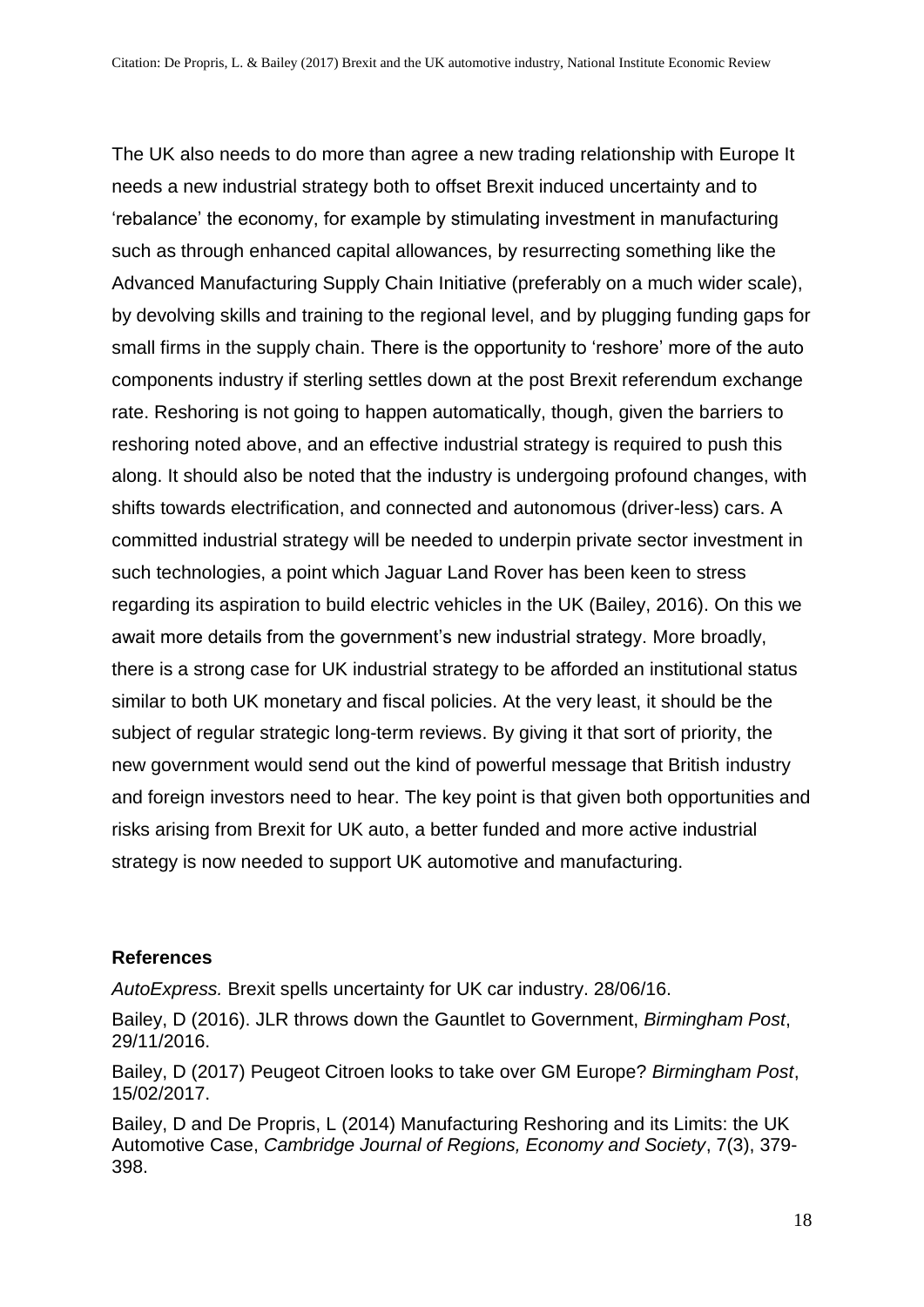Bailey, D and De Propris, L (2017) Brexit, UK Automotive and implications for industrial policy, in Bailey, D. and Budd, L, ed.s, (2017) *The Political Economy of Brexit.* London: Agenda Publishing.

Bailey, D and de Ruyter (2015) Plant Closures, Precariousness and Policy Responses: revisiting MG Rover ten years on, *Policy Studies*, 36(4), 363-383.

Bailey, D and Berkeley, N (2014) Regional Responses to Recession: A Case Study of the West Midlands, *Regional Studies*, 48(11), 1797-1812.

Bailey, D, Driffield, N and Karoglou, M (2017) Inward investment will fall in the UK, post Brexit, *Columbia FDI Perspectives*, Number 204. Available at: https://academiccommons.columbia.edu/catalog/ac:31zcridfng (last accessed 15/09/2017)

Broughton, N, Keohane, N and Ketola, T (2016) *Working Together? The impact of the EU referendum on UK employers.* London: Social Market Foundation.

Coe N.M. and Yeung H.W. (2015) Global Production Networks, Oxford: Oxford University Press.

Dhingra, S, Ottaviano, G, Sampson, T and Van Reenen, J. (2016) *The impact of Brexit on foreign investment in the UK. CEP Brexit Analysis Number 3*. London: LSE Centre for Economic Performance.

Driffield, N and Karoglou, M (2016) *Brexit and Foreign Investment in the UK,* Social Science Research Network. Available at:

[http://papers.ssrn.com/sol3/papers.cfm?abstract\\_id=2775954](http://papers.ssrn.com/sol3/papers.cfm?abstract_id=2775954) (last accessed 15/09/2017)

EEF (2016) *Britain and the EU. Manufacturing an Orderly Exit*. London: EEF.

*Financial Times* (2016) UK inflation approaches 2-year high, 16/08/2016.

*Financial Times* (2016) Nissan delays Sunderland investment decisions, 29/09/2016.

*Financial Times* (2017) Investment in UK car industry plummets amid Brexit uncertainty, 02/07/2017.

Gereffi G., Humphrey J. and Sturgeon (2016) *The governance of global value chains, Review of International Political Economy,* 12(1).

*The Guardian* (2016) Japanese Ambassador warns companies could leave UK over Brexit, 05/09/2016.

*The Guardian* (2016) Nissan in UK: Treasury refuses to tell OBR if cost attached to decision, 23/11/2016.

*The Guardian* (2016) Greg Clark's big reveal on 'demeanour' of Brexit negotiations strategy, 30/11/2016.

The Guardian (2017) UK exporters have 'hoarded' gains from fall in sterling, says ONS, 15/09/2017.

Government of Japan (2016) *Japan's Message to the United Kingdom and the European Union.* Available at:<http://www.mofa.go.jp/files/000185466.pdf>

Head, K. and T. Mayer (2015) 'Brands in Motion: How Frictions Shape Multinational Production', *UBC Working Paper*. Available at:

[http://www.cepii.fr/PDF\\_PUB/wp/2015/wp2015-26.pdf](http://www.cepii.fr/PDF_PUB/wp/2015/wp2015-26.pdf) (last accessed 15/09/2017)